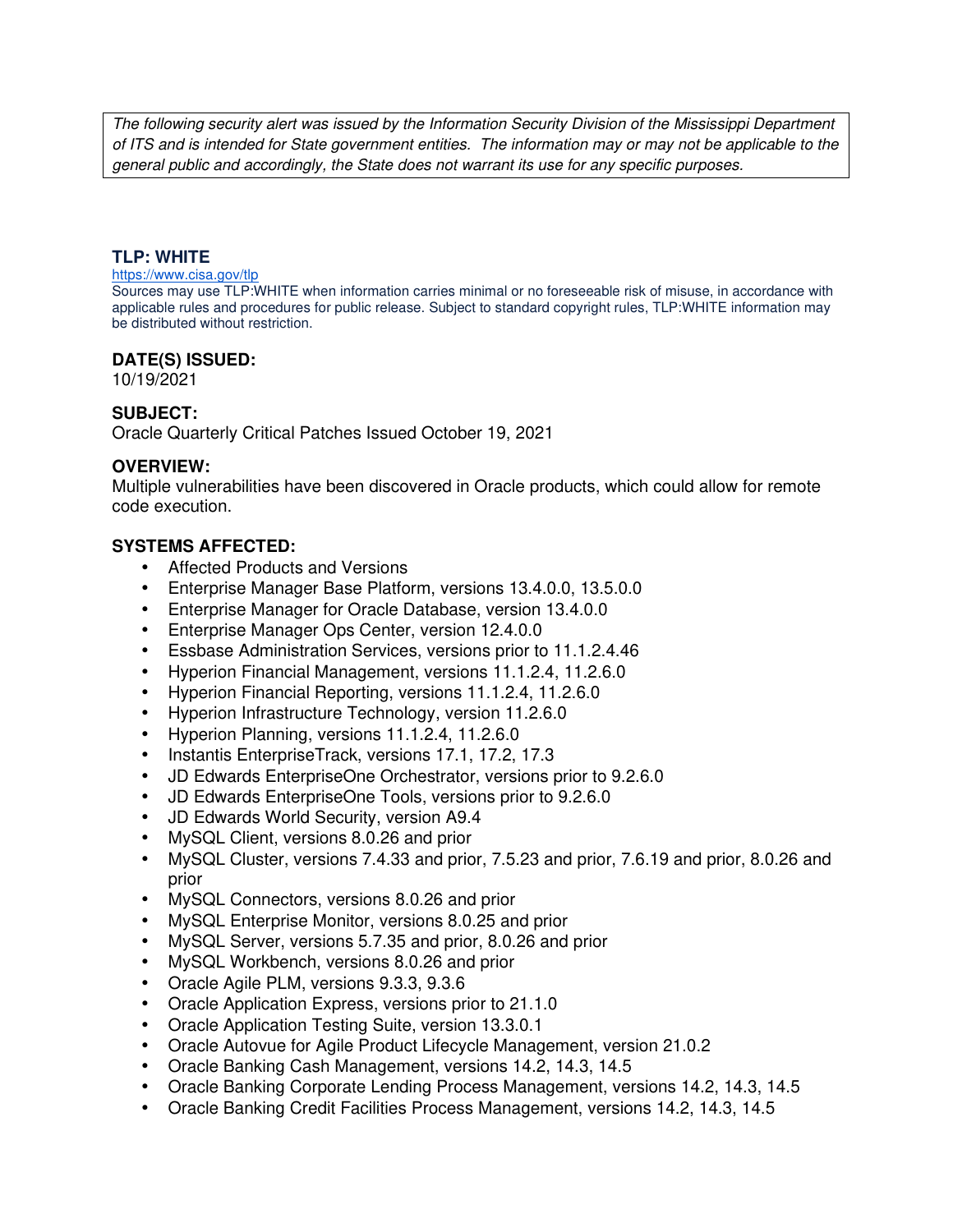- Oracle Banking Enterprise Default Management, versions 2.10.0, 2.12.0
- Oracle Banking Extensibility Workbench, versions 14.2, 14.3, 14.5
- Oracle Banking Platform, versions 2.6.2, 2.7.1, 2.9.0, 2.12.0
- Oracle Banking Supply Chain Finance, versions 14.2, 14.3, 14.5
- Oracle Banking Trade Finance Process Management, versions 14.2, 14.3, 14.5
- Oracle Banking Virtual Account Management, versions 14.2, 14.3, 14.5
- Oracle Business Activity Monitoring, versions 11.1.1.9.0, 12.2.1.3.0, 12.2.1.4.0
- Oracle Business Intelligence Enterprise Edition, versions 5.5.0.0.0, 12.2.1.3.0, 12.2.1.4.0
- Oracle Commerce Guided Search, version 11.3.2
- Oracle Commerce Merchandising, version 11.3.2
- Oracle Communications Application Session Controller, version 3.9
- Oracle Communications Billing and Revenue Management, versions 7.5.0.0.0, 12.0.0.3.0
- Oracle Communications BRM Elastic Charging Engine, version 12.0.0.3
- Oracle Communications Calendar Server, version 8.0.0.6.0
- Oracle Communications Cloud Native Core Network Repository Function, version 1.14.0
- Oracle Communications Cloud Native Core Policy, version 1.11.0
- Oracle Communications Control Plane Monitor, versions 3.4, 4.2, 4.3, 4.4
- Oracle Communications Converged Application Server Service Controller, version 6.2
- Oracle Communications Design Studio, version 7.4.2
- Oracle Communications Diameter Signaling Router, versions 8.0.0.0-8.5.0.0
- Oracle Communications EAGLE
- Oracle Communications EAGLE FTP Table Base Retrieval, version 4.5
- Oracle Communications EAGLE LNP Application Processor, versions 46.7, 46.8, 46.9
- Oracle Communications Element Manager, versions 8.2.0.0-8.2.4.0
- Oracle Communications Fraud Monitor, versions 3.4-4.4
- Oracle Communications Interactive Session Recorder, version 6.4
- Oracle Communications LSMS, versions 13.1-13.4
- Oracle Communications Messaging Server, version 8.1
- Oracle Communications MetaSolv Solution, version 6.3.1
- Oracle Communications Offline Mediation Controller, version 12.0.0.3.0
- Oracle Communications Operations Monitor, versions 3.4, 4.2, 4.3, 4.4
- Oracle Communications Policy Management, version 12.5.0
- Oracle Communications Pricing Design Center, version 12.0.0.3.0
- Oracle Communications Services Gatekeeper, version 7.0
- Oracle Communications Session Border Controller, versions 8.4, 9.0
- Oracle Communications Session Report Manager, versions 8.0.0.0-8.2.5.0
- Oracle Communications Session Route Manager, versions 8.0.0.0-8.2.5.0
- Oracle Data Integrator, version 12.2.1.4.0
- Oracle Database Server, versions 12.1.0.2, 12.2.0.1, 19c, 21c
- Oracle Documaker, versions 12.6.0-12.6.4
- Oracle E-Business Suite, versions 12.1.1-12.1.3, 12.2.3-12.2.10
- Oracle Enterprise Communications Broker, versions 3.2, 3.3
- Oracle Enterprise Repository, version 11.1.1.7.0
- Oracle Enterprise Telephony Fraud Monitor, versions 3.4, 4.2, 4.3, 4.4
- Oracle Ethernet Switch ES2-64, Oracle Ethernet Switch ES2-72, version 2.0.0.14
- Oracle Financial Services Analytical Applications Infrastructure, versions 8.0.6-8.1.1
- Oracle Financial Services Enterprise Case Management, versions 8.0.7.2.0, 8.0.8.1.0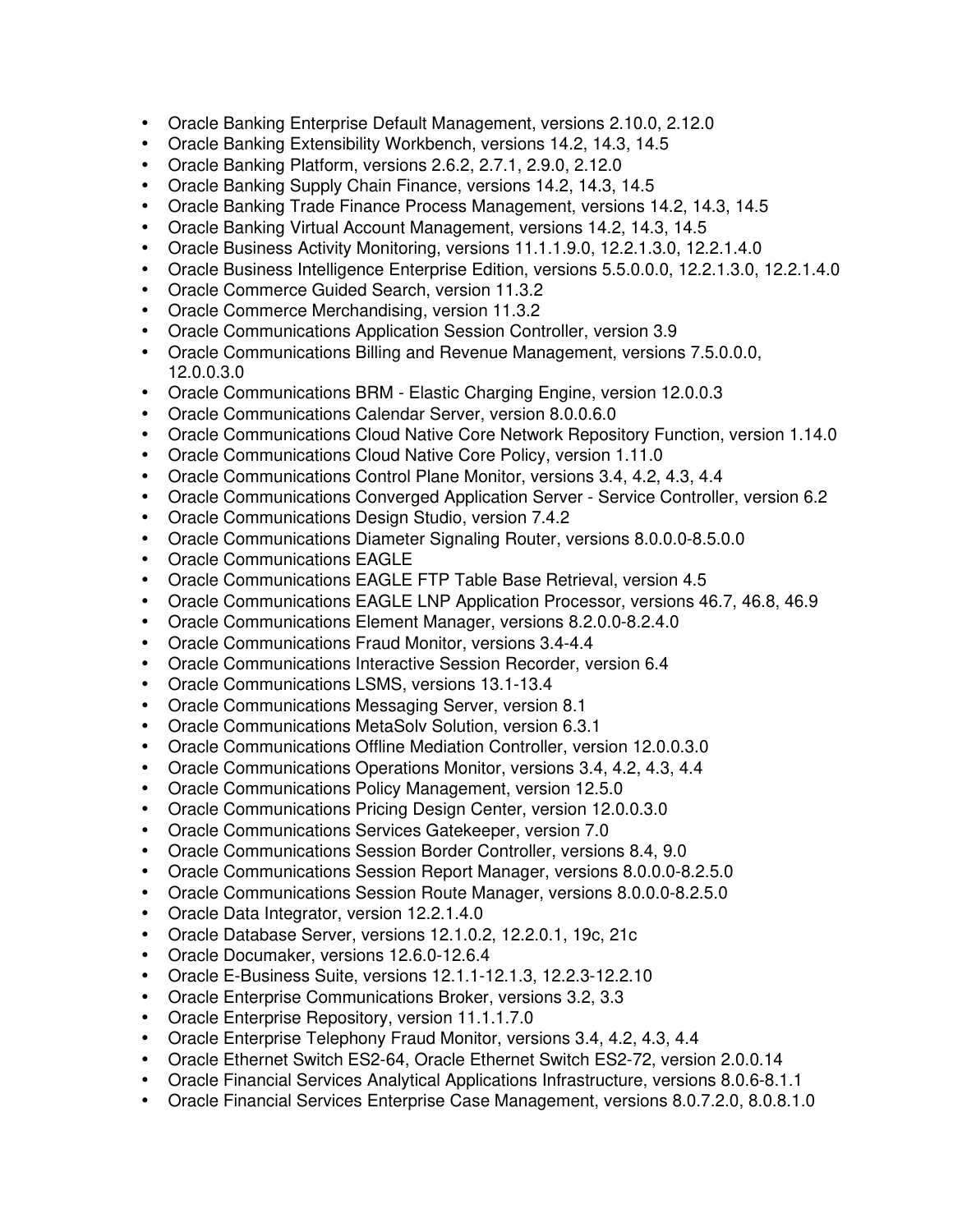- Oracle Financial Services Model Management and Governance, versions 8.0.8.0.0- 8.1.0.0.0
- Oracle FLEXCUBE Core Banking, versions 11.7, 11.8, 11.9, 11.10
- Oracle Global Lifecycle Management OPatch
- Oracle GoldenGate, versions prior to 19.1.0.0.0.210420
- Oracle GoldenGate Application Adapters, version 19.1.0.0.0
- Oracle GraalVM Enterprise Edition, versions 20.3.3, 21.2.0
- Oracle Graph Server and Client, versions prior to 21.3.0
- Oracle Health Sciences Central Coding, versions 6.2.0, 6.3.0
- Oracle Health Sciences InForm, version 6.3.0
- Oracle Healthcare Data Repository, versions 7.0.2, 8.1.0
- Oracle Healthcare Foundation, versions 7.3, 8.0, 8.1
- Oracle Hospitality Cruise Shipboard Property Management System, version 20.1.0
- Oracle HTTP Server, versions 11.1.1.9.0, 12.2.1.4.0
- Oracle Insurance Calculation Engine, versions 11.0.0-11.3.1
- Oracle Insurance Policy Administration, versions 11.0.0-11.3.1
- Oracle Java SE, versions 7u311, 8u301, 11.0.12, 17
- Oracle NoSQL Database
- Oracle Outside In Technology, version 8.5.5
- Oracle Real User Experience Insight, versions 13.4.1.0, 13.5.1.0
- Oracle Real-Time Decision Server, versions 3.2.0.0, 11.1.1.9.0
- Oracle REST Data Services, versions prior to 21.3
- Oracle Retail Advanced Inventory Planning, versions 14.1, 15.0, 16.0
- Oracle Retail Assortment Planning, version 16.0
- Oracle Retail Back Office, versions 14.0, 14.1
- Oracle Retail Bulk Data Integration, versions 16.0.3, 19.0.1
- Oracle Retail Central Office, versions 14.0, 14.1
- Oracle Retail Customer Management and Segmentation Foundation, versions 16.0-19.0
- Oracle Retail Extract Transform and Load, version 13.2.8
- Oracle Retail Financial Integration, versions 14.1.3.2, 15.0.4.0, 16.0.3.0
- Oracle Retail Integration Bus, versions 14.1.3.2, 15.0.4.0, 16.0.3.0, 19.0.1.0
- Oracle Retail Merchandising System, versions 15.0.3, 19.0.1
- Oracle Retail Point-of-Service, versions 14.0, 14.1
- Oracle Retail Predictive Application Server, versions 14.1.3, 15.0.3, 16.0.3
- Oracle Retail Returns Management, versions 14.0, 14.1
- Oracle Retail Service Backbone, versions 14.1.3.2, 15.0.4.0, 16.0.3.0, 19.0.1.0
- Oracle Retail Store Inventory Management, versions 14.1, 15.0, 16.0
- Oracle Secure Backup, versions prior to 18.1.0.1.0
- Oracle Secure Global Desktop, version 5.6
- Oracle Solaris, version 11
- Oracle Spatial Studio
- Oracle SQL Developer
- Oracle Transportation Management, version 6.4.3
- Oracle Utilities Framework, versions 4.2.0.2.0, 4.2.0.3.0, 4.3.0.1.0-4.3.0.6.0, 4.4.0.0.0, 4.4.0.2.0, 4.4.0.3.0
- Oracle VM VirtualBox, versions prior to 6.1.28
- Oracle WebCenter Portal, versions 12.2.1.3.0, 12.2.1.4.0
- Oracle WebCenter Sites, versions 12.2.1.3.0, 12.2.1.4.0